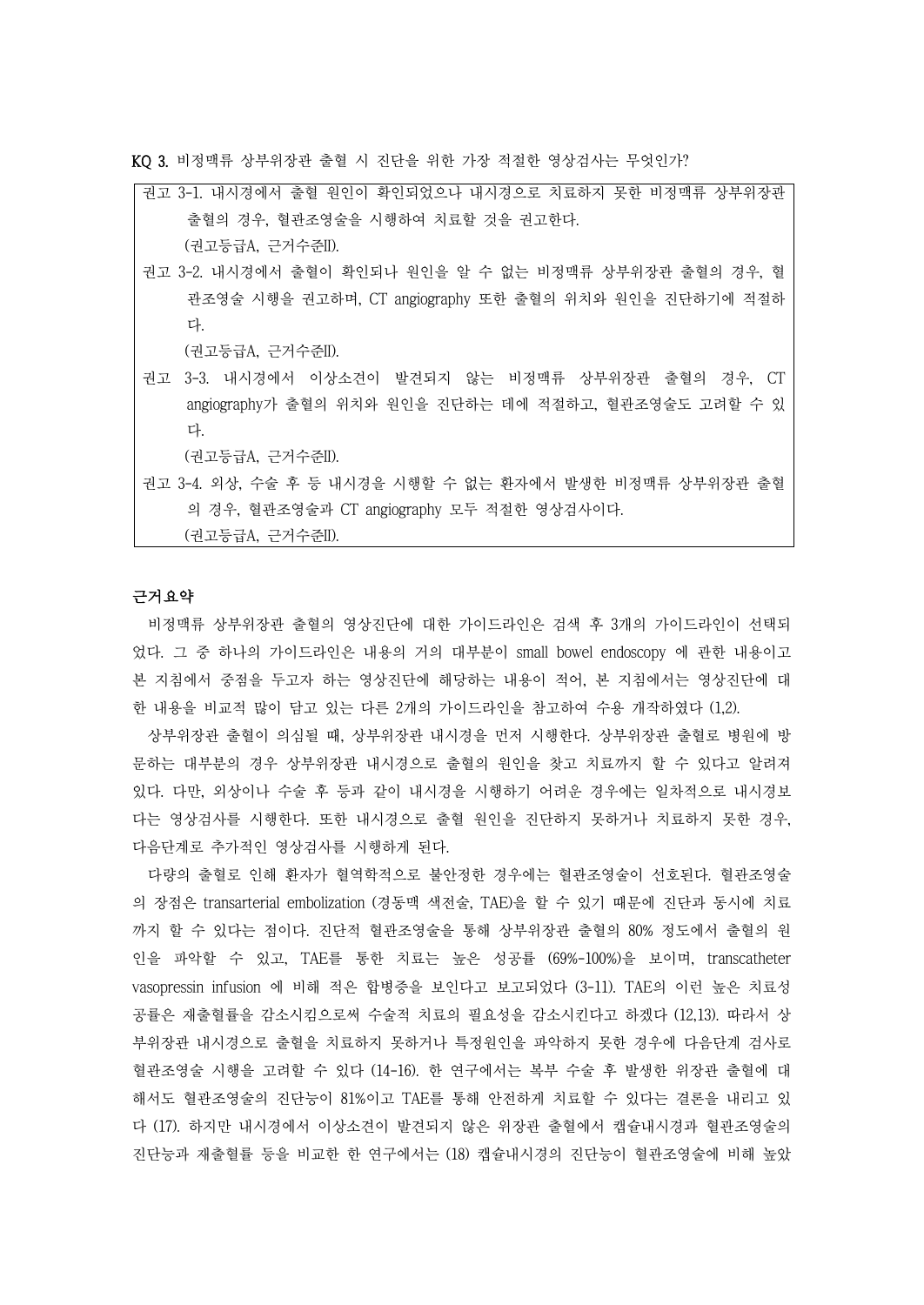고 재출혈률도 더 낮은 결과를 보여주었다. 혈관조영술의 단점은 방사선 피폭의 문제와 위음성이 있을 수 있다는 점이다. 혈관조영술로 진단할 수 있는 상부위장관 출혈은 그 속도가 0.5mL/min 이 상이 되어야 하고 (19), 출혈이 간헐적이어서 혈관조영술을 시행할 당시에 출혈이 없으면 음성소견 을 보일 수 있다 (20). 또한 CT에 비해 침습적인 시술이라는 것 역시 단점이다. CT angiography (CT 혈관조영술, CTA) 는 조영증강전 영상과 함께, 동맥기 영상과 문맥기 영상을

포함하는 multiphasic CT 를 시행해야 하며, 출혈 여부 및 위치를 파악하기 위해서는 정맥조영제의 사용이 필수적이다 (21-23). 최근 22개의 연구를 분석한 메타분석에 따르면 (24), 급성 위장관 출혈 진단에 대한 CTA의 민감도는 85.2%, 특이도는 92.1% 였고, ROC 곡선아래 면적이 0.935 였다. 이 외 에도 여러 연구들에서 급성 위장관 출혈에 대한 CTA의 높은 민감도 및 특이도와 출혈위치 진단에 대한 높은 정확도가 보고되었다 (25-31). 하지만 혈관조영술과 달리, CTA는 치료를 병행할 수 없다 는 점을 고려할 때, 내시경에서 출혈 원인이 이미 파악된 경우에는 CTA로 얻을 수 있는 이득이 많 지 않다. 한 연구에서는 (32) 원인이 불분명한 위장관 출혈 진단에서 CTA가 유용하다고 보고하고 있고, 최근 보고된 연구에서도 (33) 원인이 불분명한 위장관 출혈 진단에서 CTA가 혈관조영술에 비 해 진단율이 높고 덜 침습적이라는 점에서 CTA가 더 선호된다는 결론을 내리고 있다. CT는 상대적 으로 널리 보급되어 있어 쉽게 이용할 수 있고, 기계의 발전에 따라 빠르게 영상을 얻을 수 있다는 장점이 있으며, 또한 혈관이나 위장관 뿐만 아니라 복부의 전반적인 평가가 가능하다. 이러한 이유 때문에 위장관 출혈이 의심될 때 다른 검사보다 CTA를 우선적으로 시행하자는 의견도 있으며 (34), 또한 전반적인 치료방침 결정이나, 혈관조영술 혹은 수술을 시행하기 전에 해부학적인 정보를 미리 제공함으로써 효과적인 시술이 이루어질 수 있도록 하는 가이드 역할을 할 수 있다 (35-37). 하지만 CTA는 신기능이 저하된 환자에서 정맥조영제 사용이 제한적이라는 한계가 있고 방사선 피폭의 문 제가 있으며, 또한 출혈 속도가 0.3mL/min 이상이 되어야 발견 가능하기 때문에 혈관조영술과 마찬 가지로 간헐적인 출혈을 발견하지 못하는 경우가 있다는 단점이 있다 (19,20).

#### 권고 고려사항

#### a. 이득과 위해

혈관조영술: 진단과 동시에 치료가 가능하다는 장점이 있으며 진단능과 치료 성공률이 높다. 또한 수술보다는 덜 침습적이다. 하지만 방사선 피폭의 문제가 있고, 시술 당시에 출혈이 없으면 음성소 견을 보일 수 있다는 점을 고려하였을 때 출혈이 확실하지 않은 상황에서 침습적인 시술을 시행할

것인지 여부를 고려해야 한다.<br>-<br>CTA: 출혈의 위치와 원인에 대한 진단능이 높다. 또한 널리 보급되어 있고 빠르게 영상을 얻을 수 있으며 복부의 전반적인 평가가 가능하다는 장점이 있다. 하지만 방사선 피폭의 문제가 있고, 간 헐적인 출혈을 발견하지 못하는 경우가 있으며, 진단적인 검사여서 치료를 병행할 수 없다는 한계 가 있다. 신기능이 저하된 환자에게 정맥조영제 사용은 신기능을 더욱 저하시킬 수 있기 때문에 적 용 시 매우 신중해야 한다.

## b. 국내 수용성과 적용성(Acceptability and Applicability)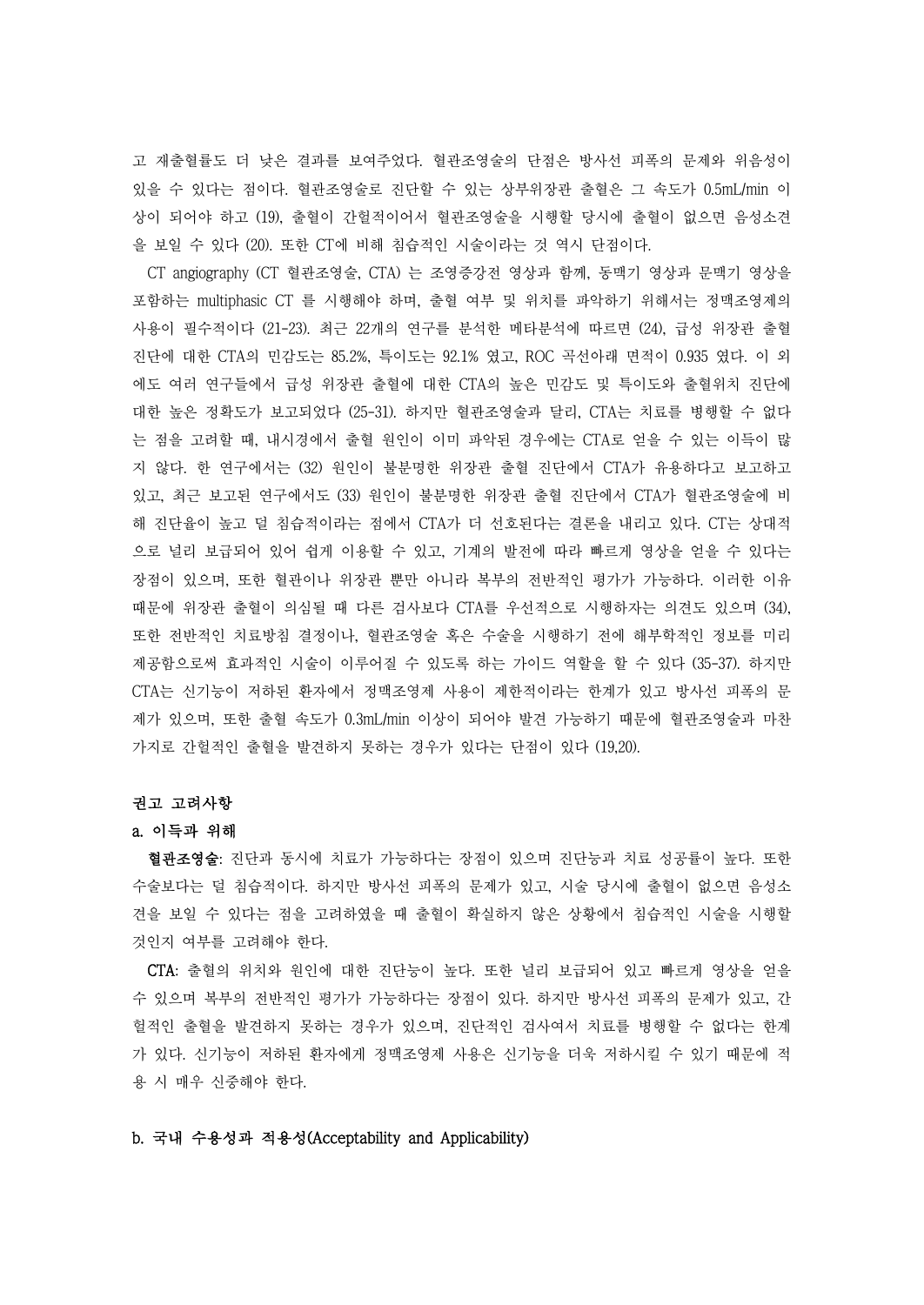진료지침의 국내 수용성과 적용성은 평가결과 큰 무리가 없는 것으로 판단되었다. 수용성과 적용 성 평가표는 부록 2에 제시한다.



# 참고문헌

- 1. Expert panels on vascular imaging and gastrointestinal imaging, ACR appropriateness crit eria nonvariceal upper gastrointestinal bleeding, J Am Coll Radiol. 2017;14(5S):S177-S188.
- 2. Gerson LB, Fidler JL, Cave DR, Leighton JA. ACG clinical guideline: diagnosis and mana gement of small bowel bleeding. Am J Gastroenterol. 2015;110(9):1265-87
- 3. Loffroy R, Rao P, Ota S, De Lin M, Kwak BK, Geschwind JF. Embolization of acute non variceal upper gastrointestinal hemorrhage resistant to endoscopic treatment: results and predictors of recurrent bleeding. Cardiovasc Intervent Radiol. 2010;33(6):1088-1100.
- 4. Walker TG, Salazar GM, Waltman AC. Angiographic evaluation and management of acut e gastrointestinal hemorrhage. World J Gastroenterol. 2012;18(11):1191-1201.
- 5. Aina R, Oliva VL, Therasse E, et al. Arterial embolotherapy for upper gastrointestinal h emorrhage: outcome assessment. J Vasc Interv Radiol. 2001;12(2):195-200.
- 6. Miller M, Jr., Smith TP. Angiographic diagnosis and endovascular management of nonvari ceal gastrointestinal hemorrhage. Gastroenterol Clin North Am. 2005;34(4):735-752.
- 7. Shin JH. Recent update of embolization of upper gastrointestinal tract bleeding. Korean J Radiol. 2012;13 Suppl 1:S31-39.
- 8. Kohler G, Koch OO, Antoniou SA, et al. Relevance of surgery after embolization of gast rointestinal and abdominal hemorrhage. World J Surg. 2014;38(9):2258-2266.
- 9. Nanavati SM. What if endoscopic hemostasis fails? Alternative treatment strategies: inter ventional radiology. Gastroenterol Clin North Am. 2014;43(4):739-752.
- 10. Rollins ES, Picus D, Hicks ME et al. Angiography is useful in detecting the source of c hronic gastrointestinal bleeding of obscure origin . Am J Roentgenol 1991;156:385-8.
- 11. Hongsakul K, Pakdeejit S, Tanutit P. Outcome and predictive factors of successful trans arterial embolization for the treatment of acute gastrointestinal hemorrhage . Acta Radi ol 2014;55:186-94.
- 12. Abe N, Takeuchi H, Yanagida O, Sugiyama M, Atomi Y. Surgical indications and proced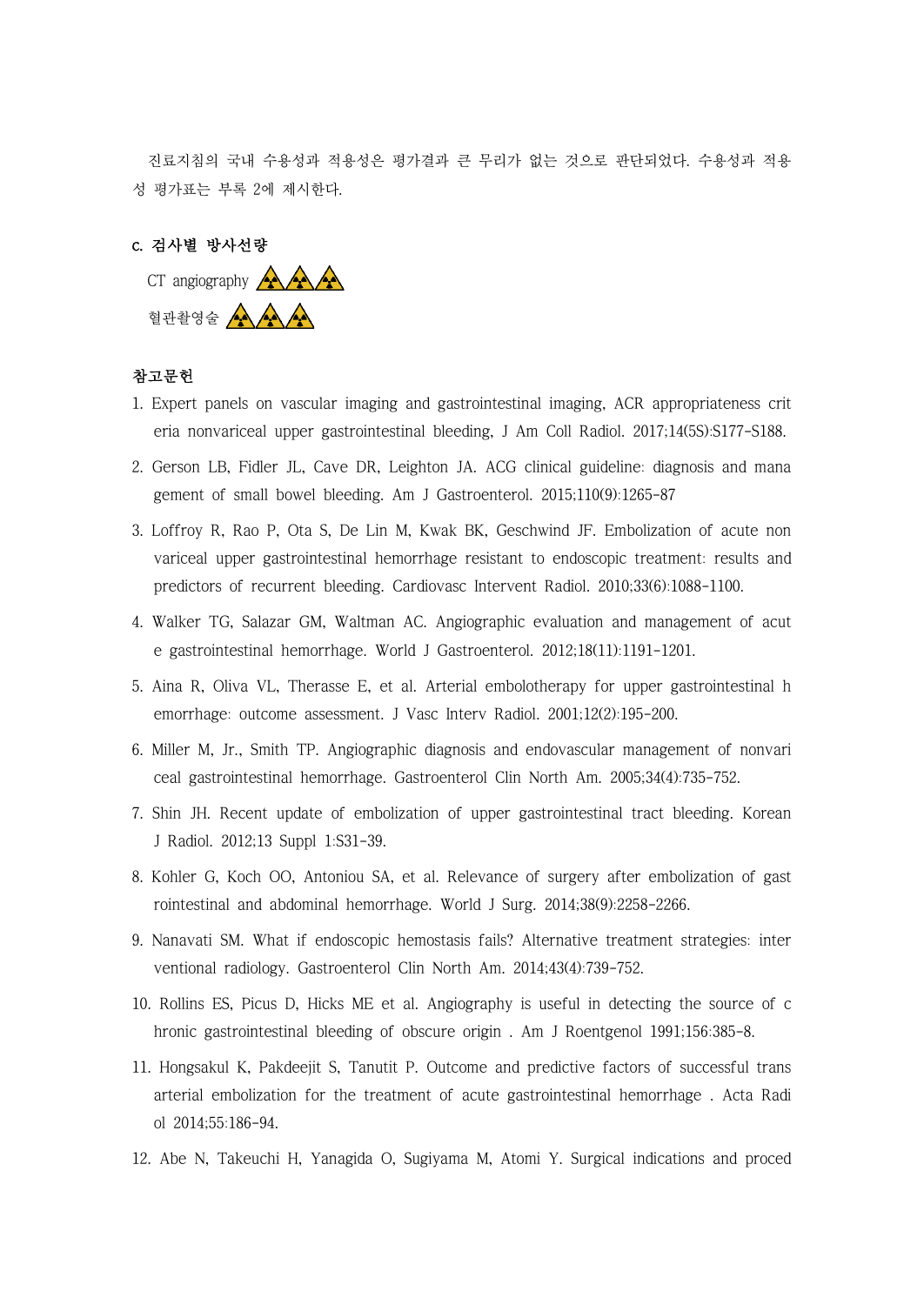ures for bleeding peptic ulcer. Dig Endosc. 2010;22 Suppl 1:S35-37.

- 13. Wong TC, Wong KT, Chiu PW, et al. A comparison of angiographic embolization with s urgery after failed endoscopic hemostasis to bleeding peptic ulcers. Gastrointest Endosc. 2011;73(5):900-908.
- 14. Mellinger JD, Bittner JGt, Edwards MA, Bates W, Williams HT. Imaging of gastrointestin al bleeding. Surg Clin North Am. 2011;91(1):93-108.
- 15. Sudheendra D, Venbrux AC, Noor A, et al. Radiologic techniques and effectiveness of angiography to diagnose and treat acute upper gastrointestinal bleeding. Gastrointest En dosc Clin N Am. 2011;21(4):697-705.
- 16. Yap FY, Omene BO, Patel MN, et al. Transcatheter embolotherapy for gastrointestinal bleeding: a single center review of safety, efficacy, and clinical outcomes. Dig Dis Sci. 2013;58(7):1976-1984.
- 17. Zhou CG, Shi HB, Liu S, et al. Transarterial embolization for massive gastrointestinal h emorrhage following abdominal surgery. World J Gastroenterol. 2013;19(40):6869-6875.
- 18. Leung WK , Ho SS , Suen BY et al. Capsule endoscopy or angiography in patients with acute overt obscure gastrointestinal bleeding: a prospective randomized study with longterm follow-up . Am J Gastroenterol 2012;107:1370-6.
- 19. Abdel-Aal AK, Bag AK, Saddekni S, Hamed MF, Ahmed FY. Endovascular management of nonvariceal upper gastrointestinal hemorrhage. Eur J Gastroenterol Hepatol. 2013;25 (7):755-763.
- 20. Geffroy Y, Rodallec MH, Boulay-Coletta I, Julles MC, Ridereau-Zins C, Zins M. Multidet ector CT angiography in acute gastrointestinal bleeding: why, when, and how. Radiograp hics. 2011;31(3):E35-46.
- 21. Scheffel H, Pfammatter T, Wildi S, Bauerfeind P, Marincek B, Alkadhi H. Acute gastroi ntestinal bleeding: detection of source and etiology with multidetector-row CT. Eur Radi ol. 2007;17(6):1555-1565.
- 22. Dobritz M, Engels HP, Schneider A, Bauer J, Rummeny EJ. Detection of intestinal bleed ing with multi-detector row CT in an experimental setup. How many acquisitions are ne cessary? Eur Radiol. 2009;19(12):2862-2869.
- 23. Kim JW, Shin SS, Yoon W, et al. Diagnosis of acute gastrointestinal bleeding: compariso n of the arterial, the portal, and the combined set using 64-section computed tomograp hy. J Comput Assist Tomogr. 2011;35(2):206-211.
- 24. Garcia-Blazquez V, Vicente-Bartulos A, Olavarria-Delgado A, Plana MN, van der Winde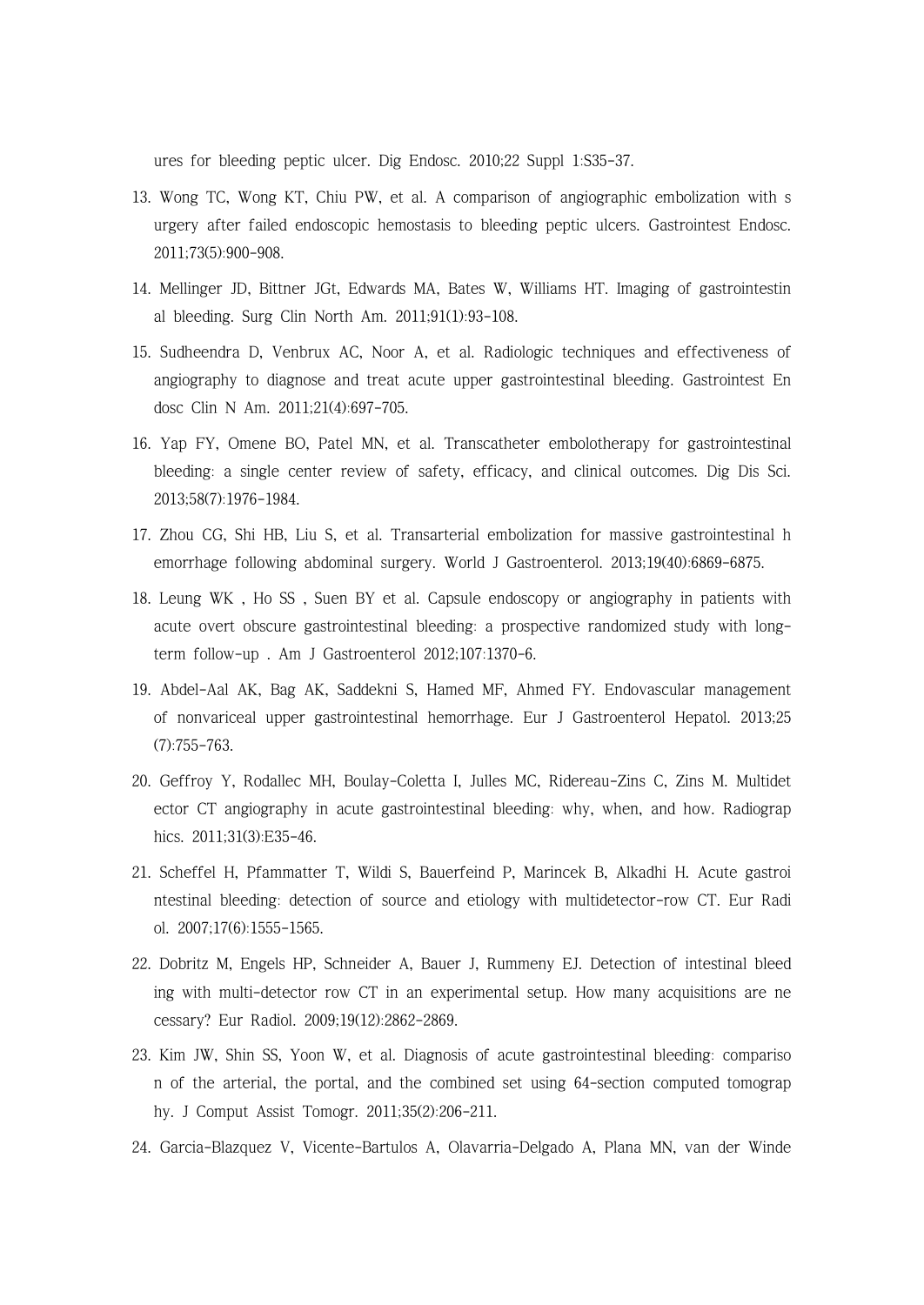n D, Zamora J. Accuracy of CT angiography in the diagnosis of acute gastrointestinal bl eeding: systematic review and meta-analysis. Eur Radiol. 2013;23(5):1181-1190.

- 25. Jaeckle T, Stuber G, Hoffmann MH, Jeltsch M, Schmitz BL, Aschoff AJ. Detection and l ocalization of acute upper and lower gastrointestinal (GI) bleeding with arterial phase m ulti-detector row helical CT. Eur Radiol. 2008;18(7):1406-1413.
- 26. Wu LM, Xu JR, Yin Y, Qu XH. Usefulness of CT angiography in diagnosing acute gastr ointestinal bleeding: a meta-analysis. World J Gastroenterol. 2010;16(31):3957-3963.
- 27. Kim J, Kim YH, Lee KH, Lee YJ, Park JH. Diagnostic Performance of CT Angiography in Patients Visiting Emergency Department with Overt Gastrointestinal Bleeding. Korean J Radiol. 2015;16(3):541-549
- 28. Yoon W, Jeong YY, Shin SS, et al. Acute massive gastrointestinal bleeding: detection a nd localization with arterial phase multi-detector row helical CT. Radiology. 2006;239(1):1 60-167.
- 29. Chua AE, Ridley LJ. Diagnostic accuracy of CT angiography in acute gastrointestinal bl eeding. J Med Imaging Radiat Oncol. 2008;52(4):333-338.
- 30. Jaeckle T, Stuber G, Hoffmann MH, Freund W, Schmitz BL, Aschoff AJ. Acute gastroin testinal bleeding: value of MDCT. Abdom Imaging. 2008;33(3):285-293.
- 31. Johnson JO. Diagnosis of acute gastrointestinal hemorrhage and acute mesenteric ische mia in the era of multidetector row CT. Radiol Clin North Am. 2012;50(1):173-182.
- 32. Chang WC, Tsai SH, Chang WK, et al. The value of multidetector-row computed tomog raphy for localization of obscure acute gastrointestinal bleeding. Eur J Radiol. 2011;80( 2):229-235.
- 33. Wildgruber M, Wrede CE, Zorger N, Müller-Wille R, Hamer OW, Zeman F, Stroszczyns ki C, Heiss P. Computed tomography versus digital subtraction angiography for the diag nosis of obscure gastrointestinal bleeding. Eur J Radiol. 2017;88:8-14.
- 34. Ohmiya N, Nakagawa Y, Nagasaka M, Tahara T, Shibata T, Nakamura M, Hirooka Y, G oto H, Hirata I. Obscure gastrointestinal bleeding: diagnosis and treatment. Dig Endosc. 2015;27(3):285-94
- 35. Kennedy DW, Laing CJ, Tseng LH, Rosenblum DI, Tamarkin SW. Detection of active ga strointestinal hemorrhage with CT angiography: a 4(1/2)-year retrospective review. J Va sc Interv Radiol. 2010;21(6):848-855.
- 36. Steiner K, Gollub F, Stuart S, Papadopoulou A, Woodward N. Acute gastrointestinal blee ding: CT angiography with multi-planar reformatting. Abdom Imaging. 2011;36(2):115-125.